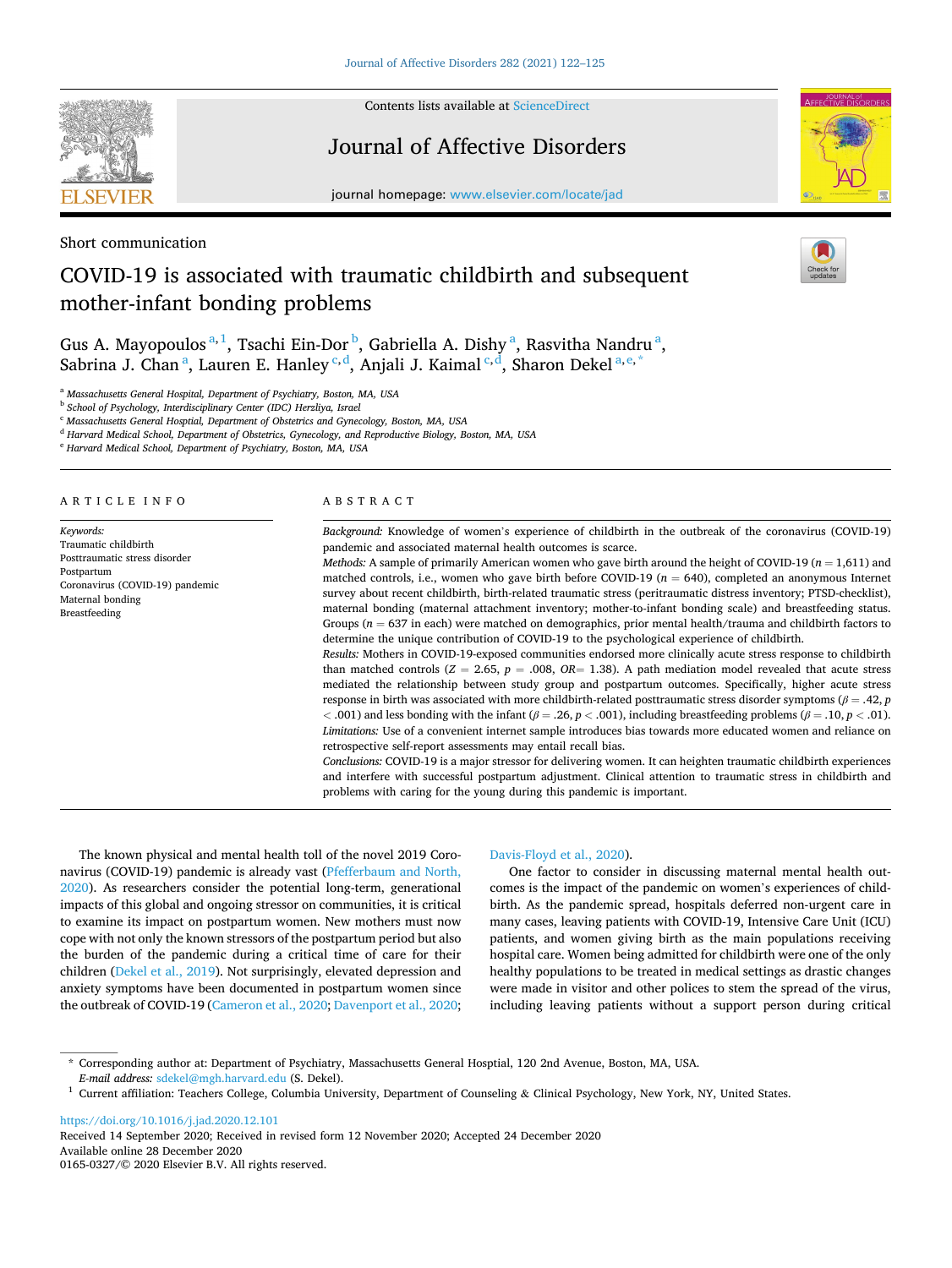decisions and life events [\(Ecker and Minkoff, 2020\)](#page-3-0).

The notion that childbirth can be traumatic for as much as a third of women and result in acute stress response surrounding cildbirth has been documented in pre-COVID-19 samples ([Ayers et al., 2016;](#page-3-0) [Dekel](#page-3-0)  [et al., 2017](#page-3-0)). These initial traumatic symptoms are strong markers of full-blown childbirth-related posttraumatic stress (CB-PTSD), which is the more chronic manifestation of trauma and has an expected prevlance of 6 to 19% [\(Dekel et al., 2017\)](#page-3-0). The association between maternal traumatic stress and problems with bonding with the infant and breastfeeding failure, has also been noted ([Chan et al., 2020](#page-3-0); [Dekel et al.,](#page-3-0)  [2019\)](#page-3-0). However, the unique added adversities of COVID-19 on childbirth-evoked maternal traumatic stress and subsequent maternal morbidity remain unknown.

We studied a large sample of women who gave birth during the first peaks of COVID-19 and compared them to women who gave birth before the pandemic. We asked whether COVID-19 is associated with stressful childbirth and whether acute stress in birth mediates the association between COVID-19's presence in communities and enduring posttraumatic stress and maternal bonding problems.

#### **1. Methods**

## *1.1. Participants*

This study commenced on April 2nd, 2020, during the outbreak of COVID-19 in the US. Women who gave birth to a live baby within the past 6 months were recruited via social media, professional organizations, and hospital announcements. They were asked to complete an anonymous survey concerning their recent childbirth, mental health, and related factors. Partners (Mass General) Human Research Committee granted exemption for this study.

The COVID-19 outbreak was declared a global pandemic by the World Health Organization on March 11, 2020 [\(Cucinotta and Vanelli,](#page-3-0)  [2020\)](#page-3-0). The sample comprised of 1611 women who gave birth since COVID-19 outbreak in their communities (primarily March and April 2020) and an additional 640 women who gave birth before the pandemic (on average earlier in 2020). We included women who provided the childbirth date and responded "no" to suspected/confirmed COVID-19, thereby excluding women positive for COVID-19. The final sample following the group-matching procedure was 637 women, the majority giving birth during the initial outbreak of COVID-19 and an additional 637 who gave birth before a COVID-19 outbreak in their communities. Participants were on average two months postpartum and 32 years old, married (91%), at least middle class (60%), employed (77%), and had a college degree (79%). The majority resided in the US (86%) (the most represented states were Massachusetts, California, Texas, and New York), and the rest of the sample resided in Oceania (5%), Europe (4%), Central/South America (1%) and less than 1% in Asia, the Caribbean, Africa, and the Middle East. The majority (85%) delivered a healthy baby at-term and had a vaginal delivery (72%). Close to two-thirds (59%) were primiparas.

## *1.2. Measures*

Acute stress response to childbirth was assessed with the commonly used Peritraumatic Distress Inventory (PDI) [\(Brunet et al., 2001\)](#page-3-0). It is a 13-item self-report with good psychometric properties assessing negative emotional response during or immediately after a specified trauma. We used the suggested clinical cutoff of 17 to define clinically significant acute stress response ([Nishi et al., 2010\)](#page-3-0) (*α* was .86).

Posttraumatic stress disorder related to recent childbirth (CB-PTSD) symptoms were measured with the Posttraumatic Checklist for DSM-5 (PCL-5). The PCL-5 has 20 items in accordance with the DSM-5 PTSD symptoms and is the most commonly used symptom severity. The PCL-5 has strong correspondence with clinician assessments ([Bovin et al.,](#page-3-0)   $2016$ ) ( $\alpha$  was .90). Prior life time exposure to traumatic events (experienced or witnessed) was assessed with the Life Events Checklist for DSM-5 (LEC-5) [\(Weathers et al., 2013\)](#page-3-0) (*α* was .93).

Maternal bonding problems were assessed with the Mother-to-Infant Bonding Scale (MIBS) ([Taylor et al., 2005\)](#page-3-0) and the Maternal Attachment Inventory (MAI) ([Müller, 1994\)](#page-3-0). The MIBS is an 8-item to measure feelings towards the infant in the first postpartum days and weeks following childbirth. The MAI is a 26-item assessing maternal perception and feelings and is a robust tool to measure problems in mother-infant relationship [\(Perrelli et al., 2014](#page-3-0)). Both measures show good correspondence with observational assessments ([Müller, 1994; Taylor et al.,](#page-3-0)  [2005\)](#page-3-0) (*α* was .78 and .93, for MIBS and MAI, respectively). Additionally, breastfeeding habits were assessed by a single item (exclusive breastfeeding, partial breastfeeding, currently not but in past, breastfeeding never offered).

Socio-demographics, mental health and childbirth history, and recent childbirth information (i.e., gestational age and mode of delivery) were collected using single item self-report by the participants. Due to the anonymous internet survey methodology, medical records were not available for review.

## **2. Results**

Matched COVID-19 (i.e., women giving birth during the pandemic) and non-COVID-19 (i.e., women giving birth before the pandemic) groups on similar background characteristics (e.g., maternal age, marital status, employment, education, ethnicity, trauma and mental health history, prior birth stressors, primiparity, delivery mode, gestational age, and weeks postpartum) were created using a propensity score matching procedure with SPSS PS module ([Thoemmes, 2012](#page-3-0)) with estimiation algorithm as logistic regresstion and the matching algorithm as the nearest matching with caplier of 0.2. An overall balance test ([Hansen and Bowers, 2008\)](#page-3-0) indicated that the balance of the matching groups was high,  $\chi^2_{(45)} = 29.95, p = .96$ .

Kolmogorov-Smirnov and Shapiro-Wilk tests revealed that the acute stress responses to childbirth (PDI scores) were significantly positively skewed (*p <* .001). To estimate differences between COVID-19 and non-COVID-19 groups in acute stress response to childbirth Mann-Whitney U test was performed. The test showed that women delivering during COVID-19 had significantly higher stress response to childbirth; (*M*rank = 582.19) than matched controls (*M*rank = 531.21), *Z* = 2.65, *p* = .008, *r*  = .07, 95% *CI* = .02, .13 (CI are based on bootstrapping of 1000 resampling cycles). Odds ratio analysis indicated higher prevalence of clinically significant acute stress level in the COVID-19 group in comparison to controls (*OR* = 1.38, 95% *CI* = 1.01–1.89).

To examine whether acute stress response to childbirth mediated the effects of study groups on CB-PTSD, bonding, and breastfeeding problems, we estimated a multi-path mediation model using observed measures in Structural Equation Modeling (SEM) and a saturated model. Significance was estimated by bias-corrected bootstrap analysis with 5000 sampling cycles. Missing data were handled with the Full Information Maximum Likelihood (FIML) procedure. The study group ( $0 =$ before COVID-19,  $1 =$  since COVID-19) served as the predictor, acute stress response as the mediator, and CB-PTSD symptoms, maternal bonding and breastfeeding problems as the outcome measures.

Results of the mediation model are depicted in [Fig. 1](#page-2-0). Tolerance scores of all measures ranged between .49–.96 indicating no multicollinearity between measures. The model revealed that acute stress response to childbirth significantly mediated the paths between study group and CB-PTSD, maternal bonding, and breastfeeding [biascorrected 95% confidence interval,  $(95\%$  CI<sub>BC</sub>) .003, .03 for CB-PTSD symptoms .08, .56 for initial maternal bonding problems, .03, .22 for general bonding problems, and .003, .03 for breastfeeding problems]. The COVID-19 group had higher acute stress response to childbirth; higher acute stress response in turn was associated with more CB-PTSD symptoms ( $\beta$  = .42,  $p$  < .001) and more problems with maternal bonding (*β* = .24, *p <* .001; *β* = .26, *p <* .001*)* and breastfeeding (*β* =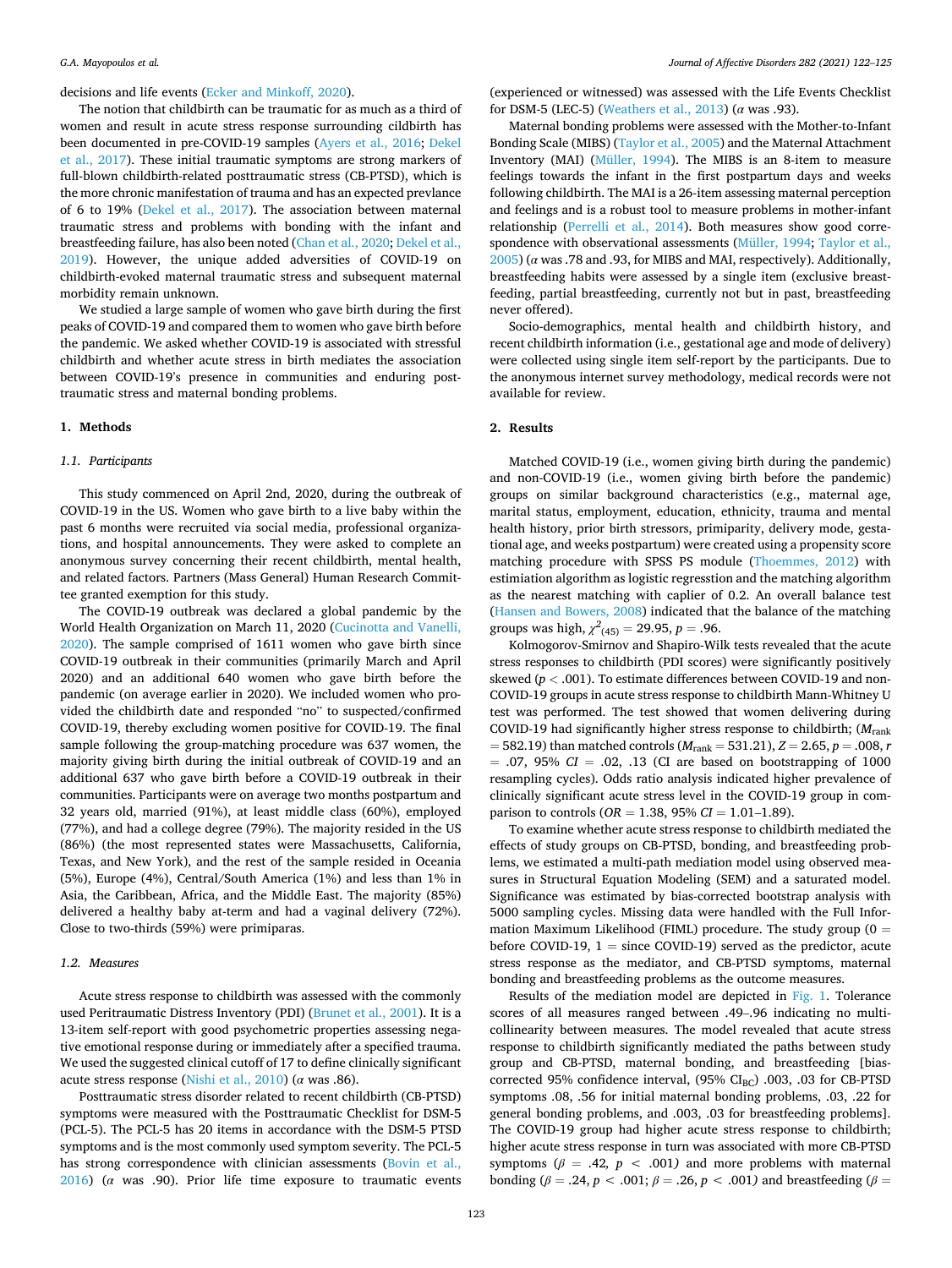<span id="page-2-0"></span>

**Fig. 1.** Multi-path mediation model linking study group to childbirth-related PTSD (CB-PTSD) symptoms, maternal bonding and breastfeeding via acute stress response to childbirth. Solid lines represent significant paths; gray dashed lines represent non-significant paths. Values are standardized scores. To figure legend: \*\*\**p<*.001, \*\**p<*.01, \**p<*.05.

## $.10, p < .01$ ).

### **3. Discussion**

This study provides new insights regarding the psychological impact of COVID-19 on postpartum women from traumatic stress and maternal attachment perspectives. We found that when comparing women who are similar on various important background information such as demographics, prior trauma history, and even delivery mode and gestational age, women who gave birth when COVID-19 was prevalent in their communities, with the majority giving birth in the heights of the pandemic had more clinically significant acute stress responses to childbirth than women who gave birth in communities not experiencing COVID-19. Moreover, having a stress response to childbirth via COVID-19 presence in the mother's community was in turn associated with posttraumatic stress symptoms and problems with bonding and breastfeeding of the infant in the very early postpartum period. These conditions may result in enduring mental health morbidity in the mother and undermine child development.

Our findings shift attention to the adverse effect of traumatic childbirth experiences on maternal postpartum adjustment in women giving birth during the recent pandemic. The increase acute stress response to childbirth, as noted here, was evident in healthy women who did not carry the novel coronavirus. It has been shown that the subjective acute emotional response to a traumatic event is more important than the magnitude of the objective stressor in determining successful posttrauma coping or the manifestation of PTSD ([Chan et al., 2020;](#page-3-0) [Ozer](#page-3-0)  [et al., 2003](#page-3-0)). Factors such as fear of virus exposure of mother or newborn during hospital stay, sense of reduced social support surrounding childbirth when giving birth during visitor restrictions, and discrepancy between pre-pandemic birth expectations and the actual experience of giving birth during the pandemic may have all contributed to a stressful childbirth in COVID-19. Taken as a whole, the pandemic may involve a more stressful climate in labor and delivery than during normalcy.

Childbirth offers a unique opportunity to screen women for acute stress following childbirth because the event is predictable, and women stay in the hospital following birth. Immediate screening for traumatic stress is almost impossible in other forms of trauma. Although depressive reactions are routinely assessed during peripartum obstetric care, currently there are no screenings for acute stress in postpartum units. It could be important to expand mental health screening in hospitals and birthing centers during the pandemic to identify women early on who

are at high risk for negative mental health outcomes. Premature weaning of breastfeeding may also lead to worse long-term health outcomes for women and children; enhancing breastfeeding support is called for during the pandemic in vulnerable dyads.

Shortcomings of this study include a cross-sectional design, a internet-based sample, and the use of self-reports which could be influenced by memory effects. The employment of a within-sample group comparison may in part overcome these limitations. We did not include clinician assessment of maternal stress or maternal attachment impairment. The chosen stress measures are commonly used and well validated in trauma survivors and accord with clinician assessments ([Brunet et al., 2001](#page-3-0); [Weathers et al., 1993\)](#page-3-0) and the maternal attachment measures correspond with observational assessments ([Taylor et al.,](#page-3-0)  [2005\)](#page-3-0). Future prospective studies can provide more insight by examining the underlying factors contributing to stressful childbirth during the pandemic among COVID-19 positive and negative women.

In summary, our findings indicate that the novel coronavirus pandemic adds a significant amount of stress to childbirth. This additional childbirth-related stress may in turn interfere with successful maternal postpartum adjustment with potential long-term health consequences for mother and child. Attention to the special needs of delivering women is warranted to reduce stress surrounding childbirth and improve peripartum care during an international health crisis.

#### **Declaration of Competing Interest**

Gus Mayopoulos, Tsachi Ein-Dor PhD, Gabriella Dishy, Rasvitha Nandru, Sabrina Chan, Lauren Hanley, MD, Anjali Kaimal MD, and Sharon Dekel PhD declare that they have no conflict of interest.

#### *Contributors*

Gus Mayopoulos: Contributed significantly to the writing of the manuscript. Tsachi Ein-Dor: PhD. Took the lead in developing and performing the statistical analysis model, and wrote the results. Gabriella Dishy: Assisted in developing the internet study survey. Rasvitha Nandru: Contributed to recruitment activities. Sabrina Chan: Contributed to the manuscript preparation and recruitment activities. Lauren Hanley, MD: Assisted with manuscript development including the breastfeeding measurement in the model and manuscript revisions. Anjali Kaimal, MD: Contributed to the manuscript preparation and the final editing. Sharon Dekel, PhD: Is the principal investigator of the